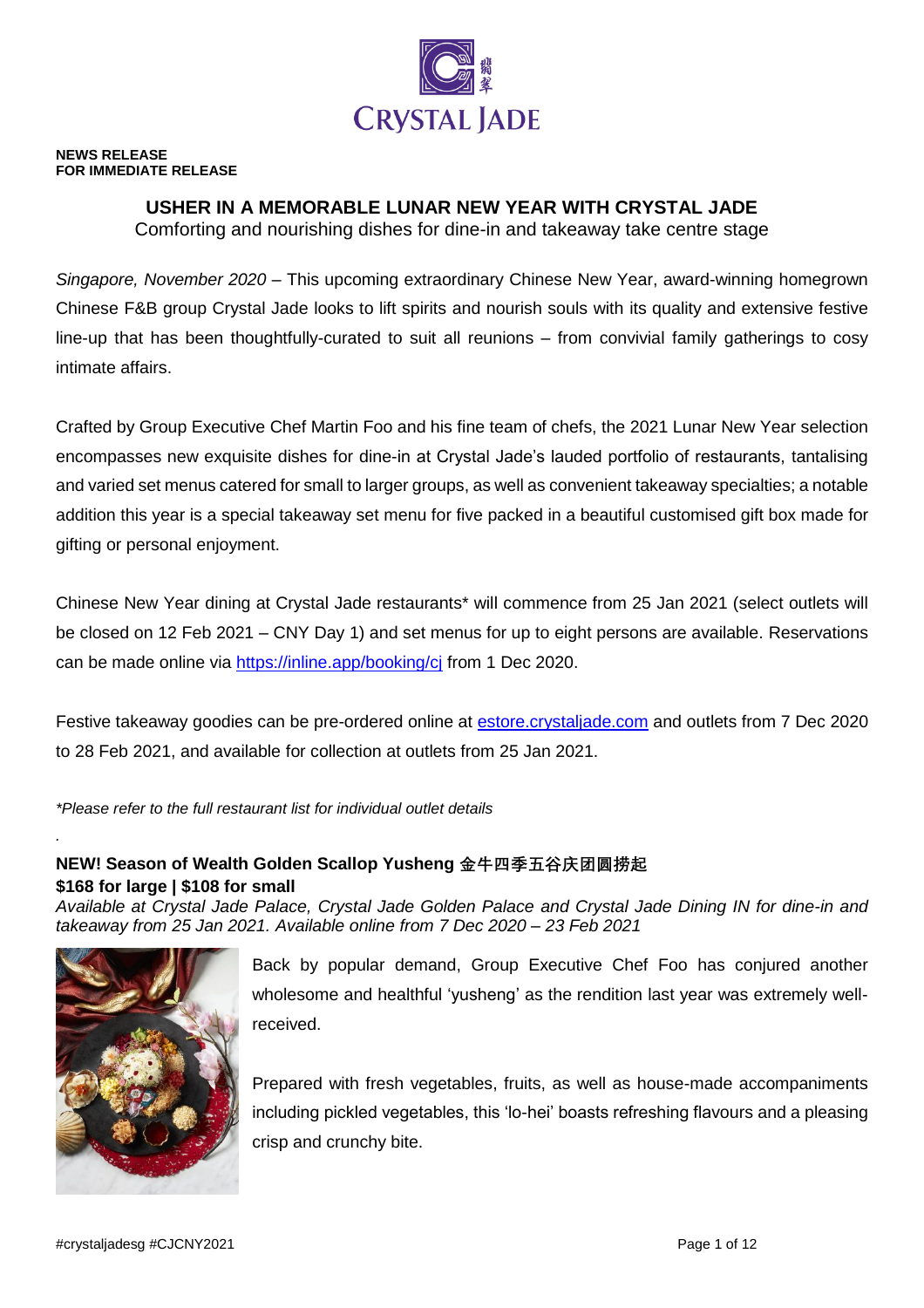Toss to a brighter and better year with ingredients the likes of red dragonfruit and watermelon cubes, pomelo, burdock, quinoa, cherry tomatoes, pickled cucumbers, crispy rice and walnuts among others, with deep fried yam strips and *Hsin Chu* bee hoon as the final flourish.

*Ikura* or salmon roe and sweet scallop slices that are briefly torched crown this delightful ensemble that is paired with an olive oil-based dressing with flower blossom syrup and plum sauce.

# **FESTIVE FEASTING AT CRYSTAL JADE FINE-DINING RESTAURANTS**

From 25 Jan 2021, customers can herald the arrival of Chinese New Year at any Crystal Jade's fine-dining restaurants and choose from a range of exclusive Chef's a la carte recommendations and an array of dinein set menus that promises something for everybody.



### *Crystal Jade Palace (Takashimaya Shopping Centre)*

Helmed by Resident Chef Martin Foo, Crystal Jade Palace is a choice pick among many customers who relish the restaurant's reliable Cantonese classics and innovative dishes with Chef Foo's unique signature touch.

*Crispy charcoal grilled superior sea cucumber served with oyster sauce* 蚝皇炭烧脆皮黄玉参 presents an unctuous piece of the delicacy which is first braised then grilled briefly over *binchotan* which imparts an alluring smoky accent. Utterly satisfying is *Crispy roasted chicken with spicy Szechuan sauce* 川粤脆皮口水烧 鸡 which pairs tender Cantonese-style roast chicken with a mouth-watering homemade sauce that tingles and whets the palate. *Braised vermicelli with scallop and egg white topped with crispy conpoy* 脆贝带子赛螃 蟹焖米粉 is an excellent choice to round up the meal before dessert – this rather unassuming-looking dish is permeated with the flavours of rich seafood stocks, fresh scallops and fried conpoy. Other notable recommendations include *Steamed French turbot with shredded ginger and porcini mushrooms* 牛肝菌姜丝 蒸法国多宝鱼 and *Double-boiled fish maw soup with sea whelk and porcini mushrooms* 云南牛肝菌响螺炖花胶.

The extensive range of set menus at Crystal Jade Palace starts at \$108 to \$198 per person (minimum two to dine), and from \$528 for four persons to \$1,988 for eight persons. A vegetarian set menu priced at \$98 per person is also available.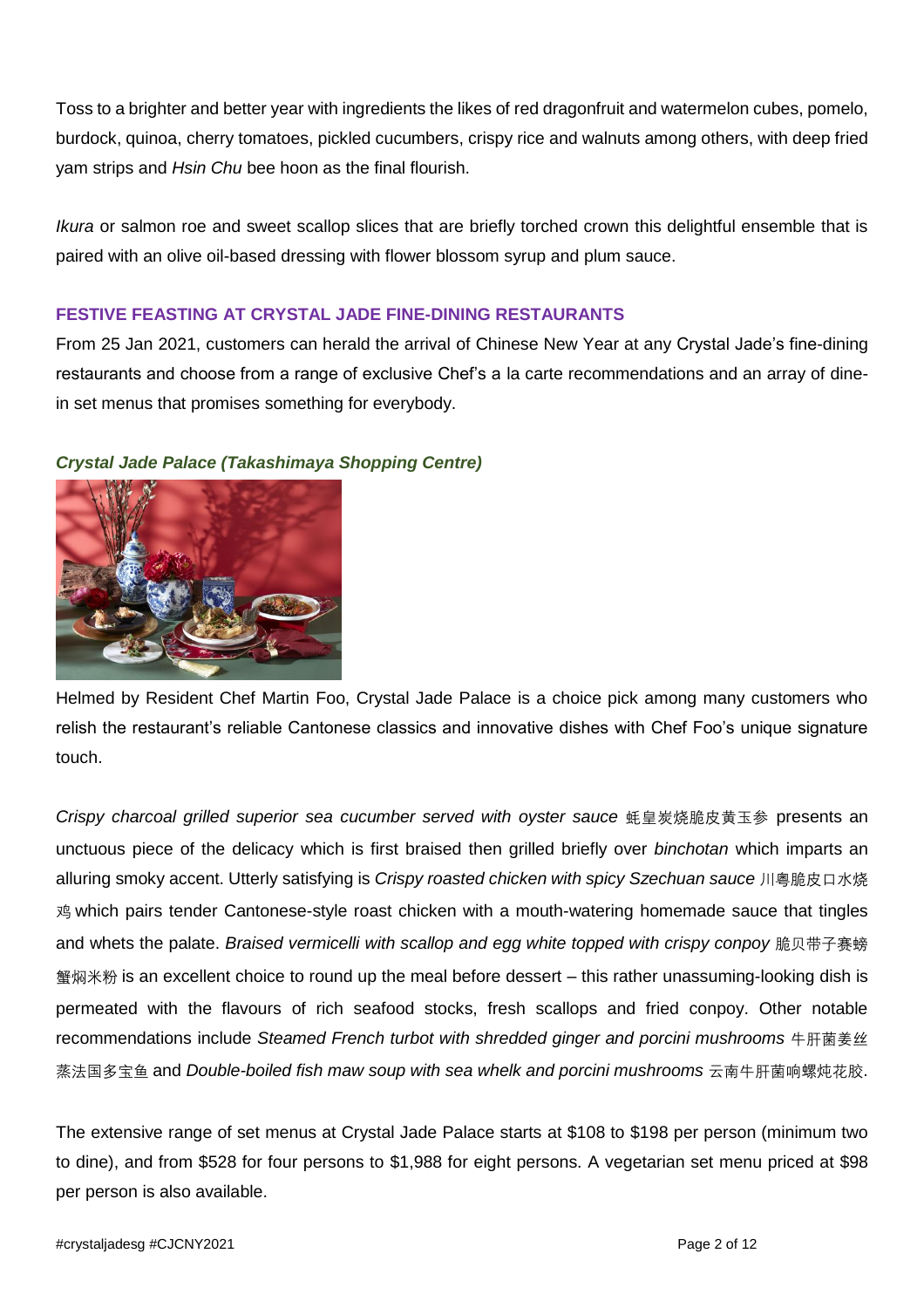## *Crystal Jade Golden Palace (Paragon)*



Dine in style at the inimitable Crystal Jade Golden Palace and indulge in Teochew specialities such as *Marinated foie gras in Teochew style* 潮州酿香卤水鹅肝片 and a comforting *Tau Suan with gingko* 潮式富果豆 爽 among a selection of dishes crafted for festive feasting.

*Roasted Irish duck with crispy rice in Chef's special sauce* 脆米酱皇烤爱尔兰鸭 is an inventive dish comprising succulent pieces of roasted Irish duck adorned with a luscious thick sauce topped with fragrant puffed rice lettuce cups offer the perfect foil to the rich and savoury meat. Traditional favourites such as *Fortune Bag with a generous filling of dried oyster, conpoy and black moss* 袋袋平安 and *Braised hand-pulled la mian with lobster in XO sauce* XO 酱龙虾手拉面 provide more options.

At Crystal Jade Golden Palace, set menus start at \$108 to \$198 per person (minimum two to dine) and \$528 to \$1,988 for four to eight persons. A vegetarian set menu priced at \$98 per person is also available.

### *Crystal Jade Dining IN (VivoCity)*



While looking out to a splendid view of the sea and Sentosa Island at this breezy sun-filled restaurant, tuck into a flavourful and vibrant *Braised pumpkin thick soup with steamed egg white, prawn and crab meat* 黄金万两 (南瓜蟹肉虾球汤) – each bowl presents a layer of smooth steamed egg white covered with a hearty thick soup rendered from a robust chicken stock and blended pumpkin, or a luxurious *Sautéed Kurobuta pork with foie gras and teriyaki sauce* 轻轻松松 (鹅肝酱烧汁炒黑豚菘).

To usher in the year of the ox, the restaurant is also serving up premium beef dishes like *Pan-seared Japanese A4 wagyu beef with pink Himalayan sea salt* 粉红岩盐煎宫崎 A4 和牛 and *Fried rice with Japanese wagyu and supreme soya sauce* 日本酱油和牛菘炒香苗.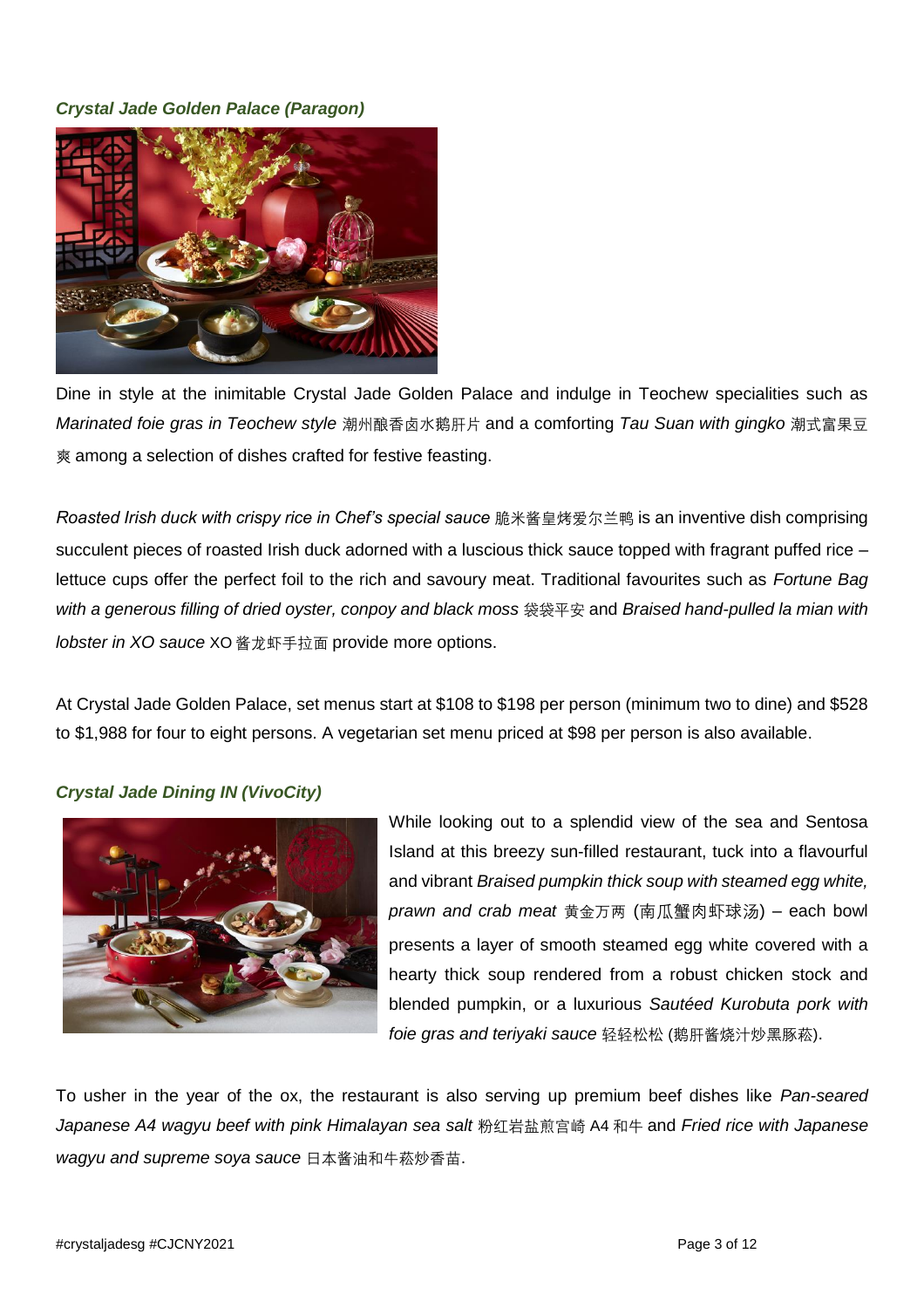Set menus at Crystal Jade Dining IN are priced from \$88 to \$188 per person (minimum two to dine) and from \$428 for four persons to \$1,988 for eight persons. A vegetarian set is available.

# *Crystal Jade Pavilion (Crowne Plaza)*

An elegant and contemporary space ideal for Chinese New Year family celebrations and corporate entertaining, Crystal Jade Pavilion is showcasing specialties the likes of *Charcoal-grilled sous vide marbled beef* 低温碳烤雪花牛肉, *Pan-fried jumbo tiger prawns with cream cheese sauce* 芝士奶油焗珍宝虾皇 and a *Stewed Japanese thin udon with crab claw in golden thick broth* 黄焖蟹钳日本稻庭面.

Set menus at Crystal Jade Pavilion are priced from \$88 to \$168 per person (minimum two to dine), and \$398 to \$1,988 for four to eight persons. A vegetarian set menu is available.

# **FESTIVE FEASTING AT CRYSTAL JADE CASUAL DINING RESTAURANTS**



#### *Crystal Jade Hong Kong Kitchen*

Synonymous with affordable and quality Hong Kong fare like dim sum, noodles and congee bowls, Crystal Jade Hong Kong Kitchen is a favourite among families who relish the hearty home-style flavours served up by the restaurant.

Notable highlights from the special a la carte menu includes *Steamed salted free-range chicken* 隔水蒸盐香 鸡, *Sautéed Boston lobster with white peppercorn ginger and scallion* 白胡椒姜葱焗波士顿龙虾, *Crispy pork knuckle in 'Nanyang' flavour* 南洋丰味原汁脆皮猪手, as well as a *Braised fish tofu with shiitake mushroom and black moss in oyster sauce* 发财蚝皇花菇扣鱼腐 – the fish tofu is especially tasty!

Set menus for four start from \$298 are available at all Crystal Jade Hong Kong Kitchen outlets island-wide.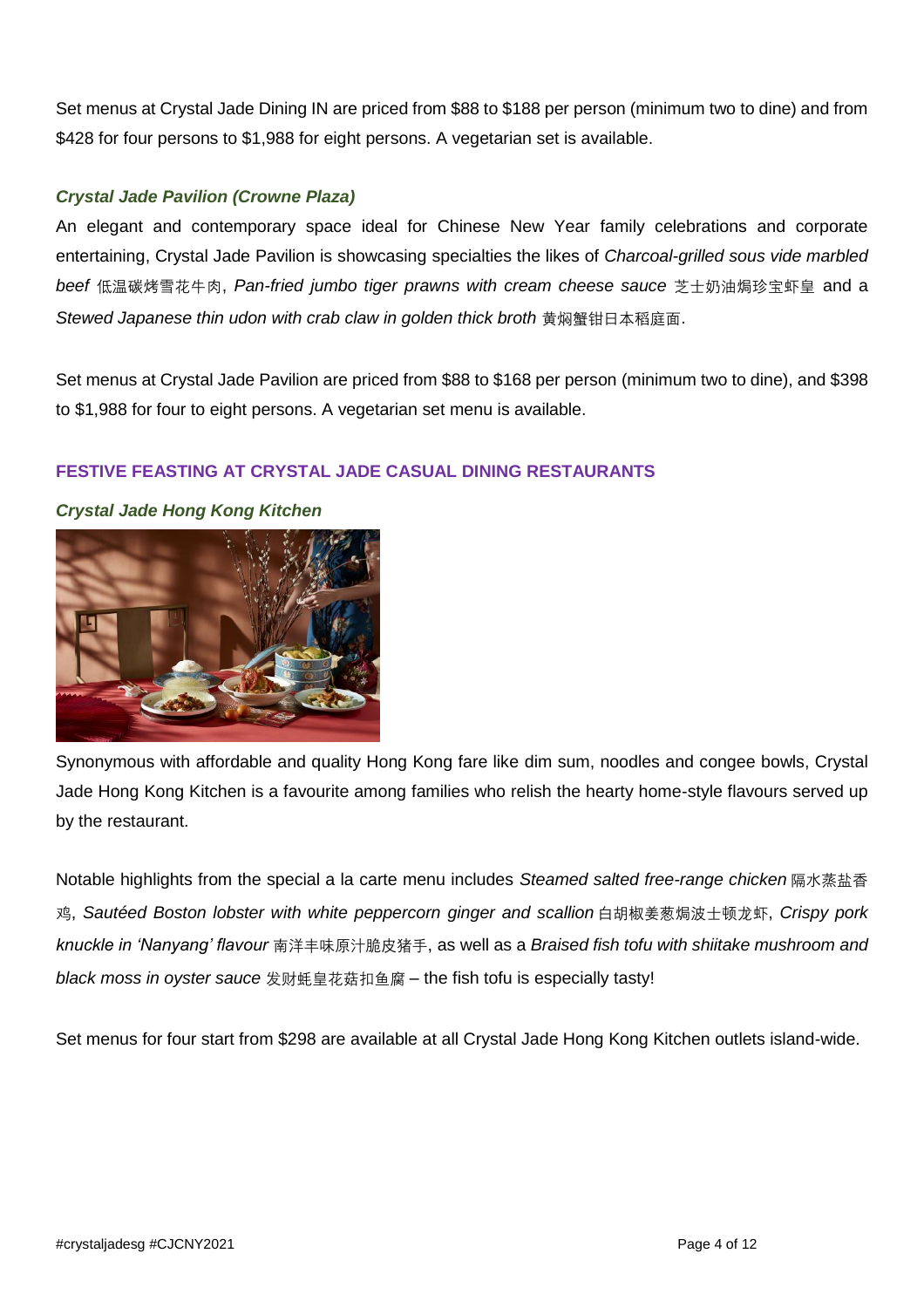*Crystal Jade La Mian Xiao Long Bao & Crystal Jade Jiang Nan*



Tuck into the fiery specialty of *Sautéed Seabass with pine nuts* 松子辣炒鱼丝 (金目鲈) and other pristine seafood dishes the likes of *Sautéed tiger prawn coated with truffle mayonnaise and almond flakes* 松露杏香 老虎虾球 and *Double-boiled sea treasure soup* 一品炖海中宝 that is brimming with the umami goodness of fish maw, conpoy and conch. In the spirit of trying something new this upcoming new year, the *Pan-fried "Phuture" plant-based meat bun with truffle paste* 松露未来滋肉煎包 is one to try – it is akin to a 'sheng jian bao'.

Set menus for four, six, eight and ten persons are priced from \$298 and available at all Crystal Jade La Mian Xiao Long Bao outlets and Crystal Jade Jiang Nan.

#### **NEW! FESTIVE TAKEAWAY HIGHLIGHTS**

*Online order from 7 Dec 2020 and collection from 25 Jan 2021 at select outlets. Home delivery option available.*

From 7 Dec 2020 to 23 Feb 2021, takeaway orders can be made online at estore.crystaljade.com, and customers can also place their orders in person at Crystal Jade restaurants and bakery outlets from 7 Dec 2020 to 28 Feb 2021. Collection of orders can be made from 25 Jan 2021 at select Crystal Jade outlets.

Home delivery is available between 25 Jan – 7 Feb 2021 and 15 – 26 Feb 2021. A delivery fee of \$20 applies. For delivery between 8 and 14 Feb 2021, a fee of \$40 applies.



### **NEW! CNY SPECIAL TAKE-HOME SET MENU 新春外卖套餐| \$268 for 5 persons**

Given that more customers may like to dine at home this festive season, Crystal Jade has a scrumptious set menu for five in a lovely elegant gift box for takeaway. Available for ordering on the estore as well as at Crystal Jade Hong Kong Kitchen, Crystal Jade La Mian Xiao Long Bao and Crystal Jade Jiang Nan outlets, the sumptuous set consists of six winsome dishes ranging from starter to dessert.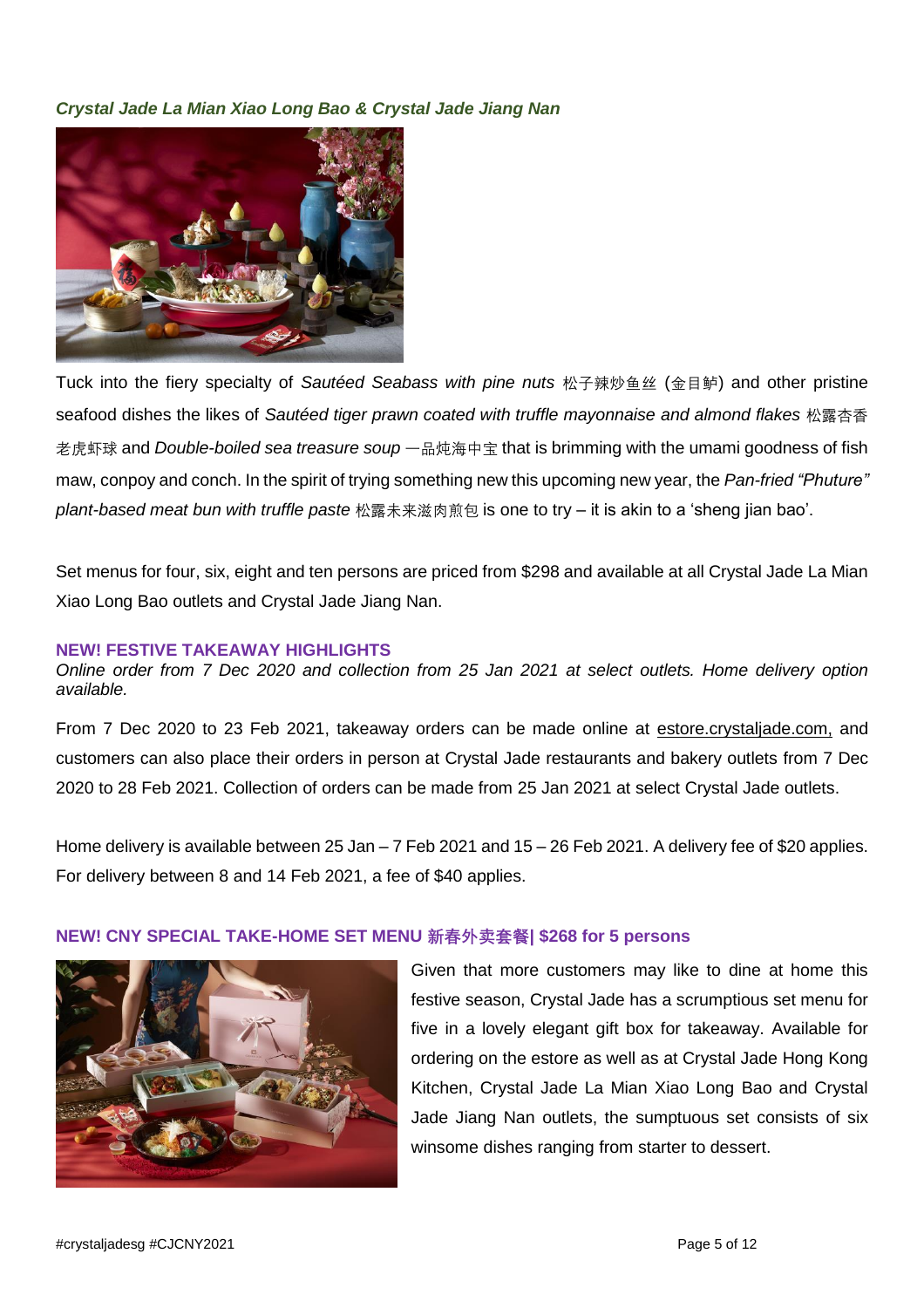These include *Reunion yusheng with abalone* 金牛贺春团圆鲍鱼捞起, *Sautéed tiger prawn with shimeiji mushroom in superior chilli sauce* 极酱翡翠灵芝菇炒老虎虾球, *Braised fish tofu with shiitake mushroom and black moss in oyster sauce* 发财蚝皇花菇扣鱼腐 and *Fried glutinous rice and crispy rice with Chinese sausage* 生炒腊味鸳鸯糯米饭 among others

# **NEW! FRIED CONPOY & TARO GLUTINOUS RICE WRAPPED IN LOTUS LEAF 荷叶香芋瑶柱腊味糯米 饭 | \$26**

A well-loved dish that can be indulged as a tea time snack or even a main course, Chef Foo's rendition of this popular festive staple is studded with tender chicken pieces, conpoy, as well fluffy cubes of taro which adds texture and flavour.

### **NEW! LYCHEE ROSE CRYSTAL JELLY 吉祥玫瑰荔枝水晶糕 | \$20**

A cool chilled dessert to serve during Chinese New Year, this blushing beauty provides delightful bursts of lychee and dragonfruit bits.

For a detailed list of all takeaway items, please refer to Appendix 1B attached.

For more information on outlet locations, please log on to [www.crystaljade.com.](http://www.crystaljade.com/)

*Note to editors:* 

- *All prices are subject to 10% service charge and GST.*
- *High-res images of select CNY items and dishes are available upon request via email.*

#### **ABOUT CRYSTAL JADE GROUP**

Founded in 1991, Crystal Jade is an awarded Chinese culinary group with MICHELIN one star for three consecutive years, since its inaugural edition, and multiple MICHELIN Bib Gourmand awards (Hong Kong & Shanghai). Committed to preserving the rich traditions of Chinese cuisine, the group's portfolio of specialty dining concepts range from fine dining and casual dining restaurants to specialty bakeries.

To date, the award-winning group owns and operates over 120 outlets across 30 major cities in Asia Pacific.

For more information or assistance, please contact: **Sixth Sense Communications & PR Consultancy** Loh Hsian Ming T: 6423 0096 | M: 9435 9171 E: [hsianming@sixthsense.com.sg](mailto:hsianming@sixthsense.com.sg)

### **Crystal Jade Culinary Concepts Holding**

Irene Goh, Senior Marcom Manager Charis Tan, Marcom Manager T: 6512 0825 | M: 9670 9337 T: 6512 0806 | M: 9424 1903 E: [irene.goh@crystaljade.com](mailto:irene.goh@crystaljade.com) E: [charis.tan@crystaljade.com](mailto:charis.tan@crystaljade.com)

For corporate sales enquiries: Shuki An, Event Sales Manager M: 8182 0561 E: [shuki.an@crystaljade.com](mailto:shuki.an@crystaljade.com)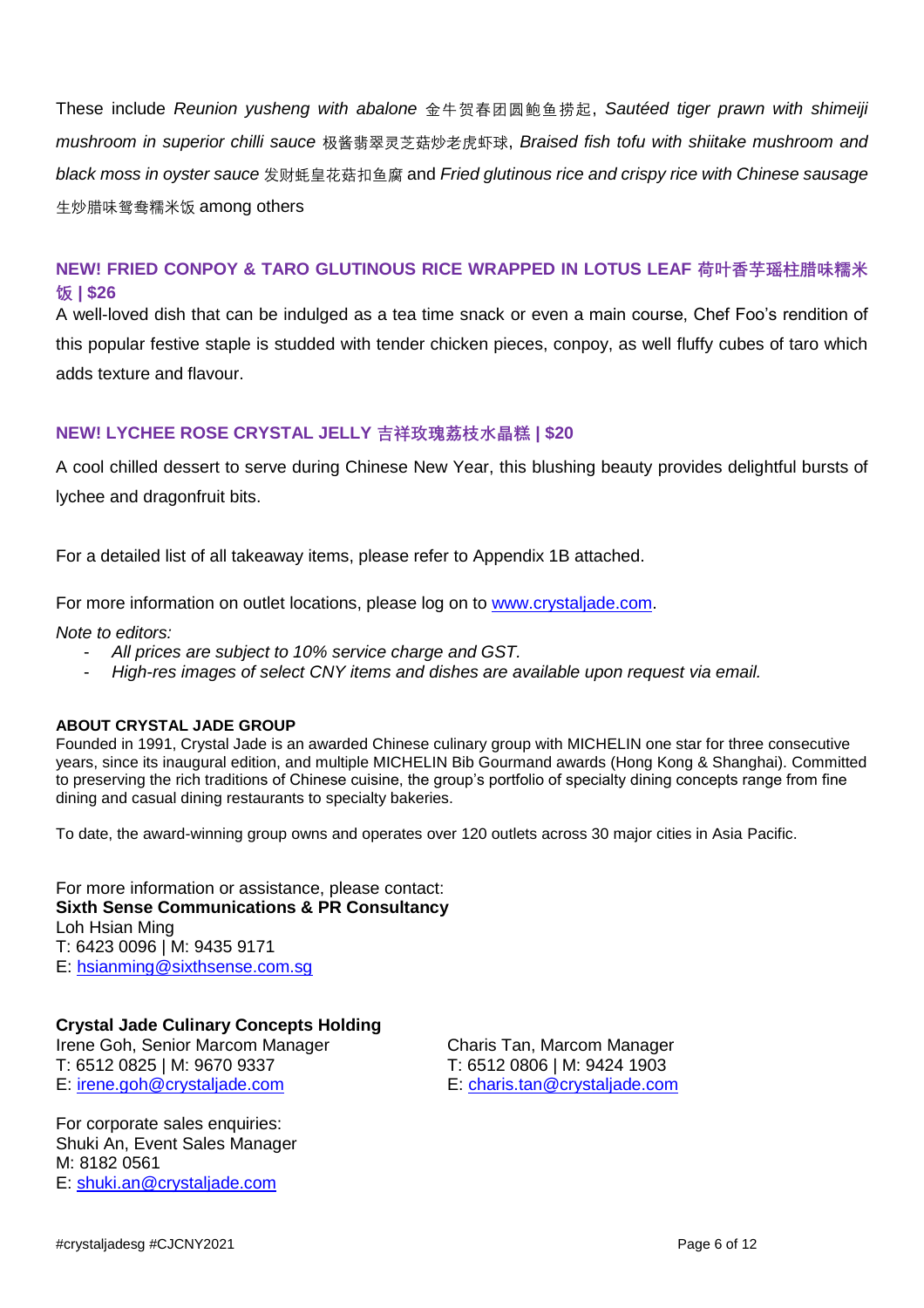#### **APPENDIX 1A: DINE-IN & TAKEAWAY PROMOTION**

#### **1. CNY Dine-in Set Menus Promotion**

| Reservations can be made from the<br>following periods: | <b>Jadeite</b><br><b>Members</b> | <b>Citibank &amp; UOB</b><br><b>Cardmembers</b> |
|---------------------------------------------------------|----------------------------------|-------------------------------------------------|
| <b>Early Bird Special</b><br>7 Dec 2020 - 18 Jan 2021   | <b>20%</b>                       | 10%                                             |
| <b>Exclusive Privilege</b><br>19 Jan - 28 Feb 2021      | 10%                              | 5%                                              |

*\* CNY Set Menus will be available at outlets from 25 Jan – 28 Feb 2021.* 

With order of CNY Dine-in set menus, Jadeite members and partnering banks' cardmembers will receive a set of Angbao pack\* which includes 3 x \$30 Cash Vouchers & 3 x 30% off Vouchers that can be used for the next visit. While stocks last\* and vouchers' terms & conditions apply.

#### **2. Festive Takeaway Goodies Promotion**

|                                                    | <b>Jadeite</b><br><b>Members</b> | <b>Citibank &amp; UOB</b><br><b>Cardmembers</b> |
|----------------------------------------------------|----------------------------------|-------------------------------------------------|
| Early Bird Special<br>7 Dec 2020 - 18 Jan 2021     | <b>20%</b>                       | 15%                                             |
| <b>Exclusive Privilege</b><br>19 Jan - 28 Feb 2021 | 15%                              | 10%                                             |

**\*Exclusive Promotions:** 

- **Free 10-head abalone (worth \$43 / can) with min spend of \$300 on festive takeaway goodies for collection at New Tech Park on 10 & 11 Feb 2021.**
- **Additional 8% for orders via estore with promo code <CNY8OFF>**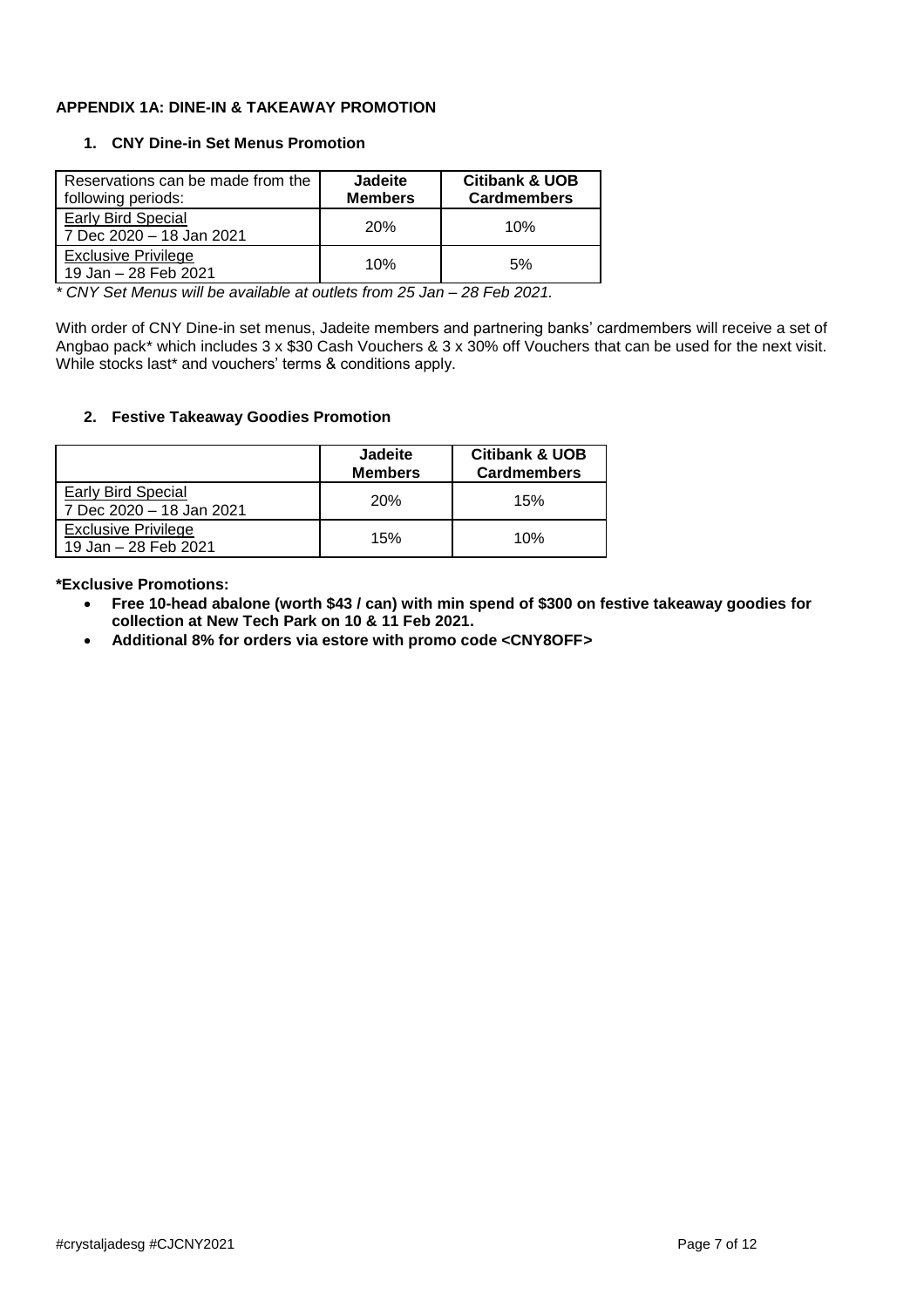### **APPENDIX 1B: FESTIVE TAKEAWAY AVAILABILITY DETAILS**

| <b>PRODUCT DESCRIPTION</b>                                                                                                                                                                                                                                                                                                                                                                 | <b>Outlets - Collection and Sale</b>                                                                                                                      | <b>Selling Price</b>             |
|--------------------------------------------------------------------------------------------------------------------------------------------------------------------------------------------------------------------------------------------------------------------------------------------------------------------------------------------------------------------------------------------|-----------------------------------------------------------------------------------------------------------------------------------------------------------|----------------------------------|
| <b>CNY Special Take Home Set</b><br>(Reunion Yusheng with Abalone (S), Sautéed<br>Tiger Prawn with Shimeji Mushroom in<br>Superior Chilli Sauce, Steamed Salted Free-<br>Range Chicken, Braised Fish Tofu with<br>Shiitake Mushroom and Black Moss in Oyster<br>Sauce, Fried Glutinous Rice and Crispy Rice<br>with Chinese Sausage, Double-boiled Sea<br>Coconut with Pear and Red Dates) | Crystal Jade Jiang Nan, Hong Kong<br>Kitchen, Crystal Jade<br>La Mian Xiao Long Bao outlets and E-<br><b>Store</b>                                        | \$268<br>(Good for 5<br>persons) |
| <b>Auspicious Reunion Feast Festive</b><br><b>Takeaway Bundle (S)</b><br>(Bountiful Abalone Treasure Pot (S), Reunion<br>Yusheng with Abalone (S), Fried Conpoy &<br>Taro Glutinous Rice Wrapped in Lotus Leaf,<br>Salt-baked Herbal Chicken (Whole), Prosperity<br>Carrot Cake (7"))<br>E-Store Exclusive: Free Bottle of "Famille"<br>Perrin Vertoux Rouge" (worth \$68)                 | Crystal Jade Pavilion, Crystal Jade Jiang<br>Nan, Hong Kong Kitchen, Crystal Jade<br>La Mian Xiao Long Bao, select Crystal<br>Jade GO outlets and E-store | \$428<br>(Good for 5<br>persons) |
| <b>Bountiful Abalone Treasure Pot (S)</b>                                                                                                                                                                                                                                                                                                                                                  | Crystal Jade Pavilion, Crystal Jade Jiang<br>Nan, Hong Kong Kitchen, Crystal Jade<br>La Mian Xiao Long Bao, select Crystal<br>Jade GO outlets and E-store | \$328<br>(Good for 5<br>persons) |
| <b>Reunion Yusheng with Abalone (S)</b>                                                                                                                                                                                                                                                                                                                                                    | Crystal Jade Pavilion, Crystal Jade Jiang<br>Nan, Hong Kong Kitchen, Crystal Jade<br>La Mian Xiao Long Bao, select Crystal<br>Jade GO outlets and E-store | \$58<br>(Good for 5<br>persons)  |
| <b>Reunion Yusheng with Abalone (L)</b>                                                                                                                                                                                                                                                                                                                                                    | Crystal Jade Pavilion, Crystal Jade Jiang<br>Nan, Hong Kong Kitchen, Crystal Jade<br>La Mian Xiao Long Bao, select Crystal<br>Jade GO outlets and E-store | \$88<br>(Good for 8<br>persons)  |
| Season of Wealth Golden Scallop Yusheng<br>(S) NEW                                                                                                                                                                                                                                                                                                                                         | Crystal Jade Palace, Crystal Jade<br>Golden Palace, Crystal Jade<br>Dining IN and E-store                                                                 | \$108<br>(Good for 5<br>persons) |
| Season of Wealth Golden Scallop Yusheng<br>(L) NEW                                                                                                                                                                                                                                                                                                                                         | Crystal Jade Palace, Crystal Jade<br>Golden Palace, Crystal Jade<br>Dining IN and E-store                                                                 | \$168<br>(Good for 8<br>persons) |
| <b>Crystal Jade Abundance Abalone Treasure</b><br>Pot (S)                                                                                                                                                                                                                                                                                                                                  | Crystal Jade Palace, Crystal Jade<br>Golden Palace, Crystal Jade<br>Dining IN and E-store                                                                 | \$398<br>(Good for 5<br>persons) |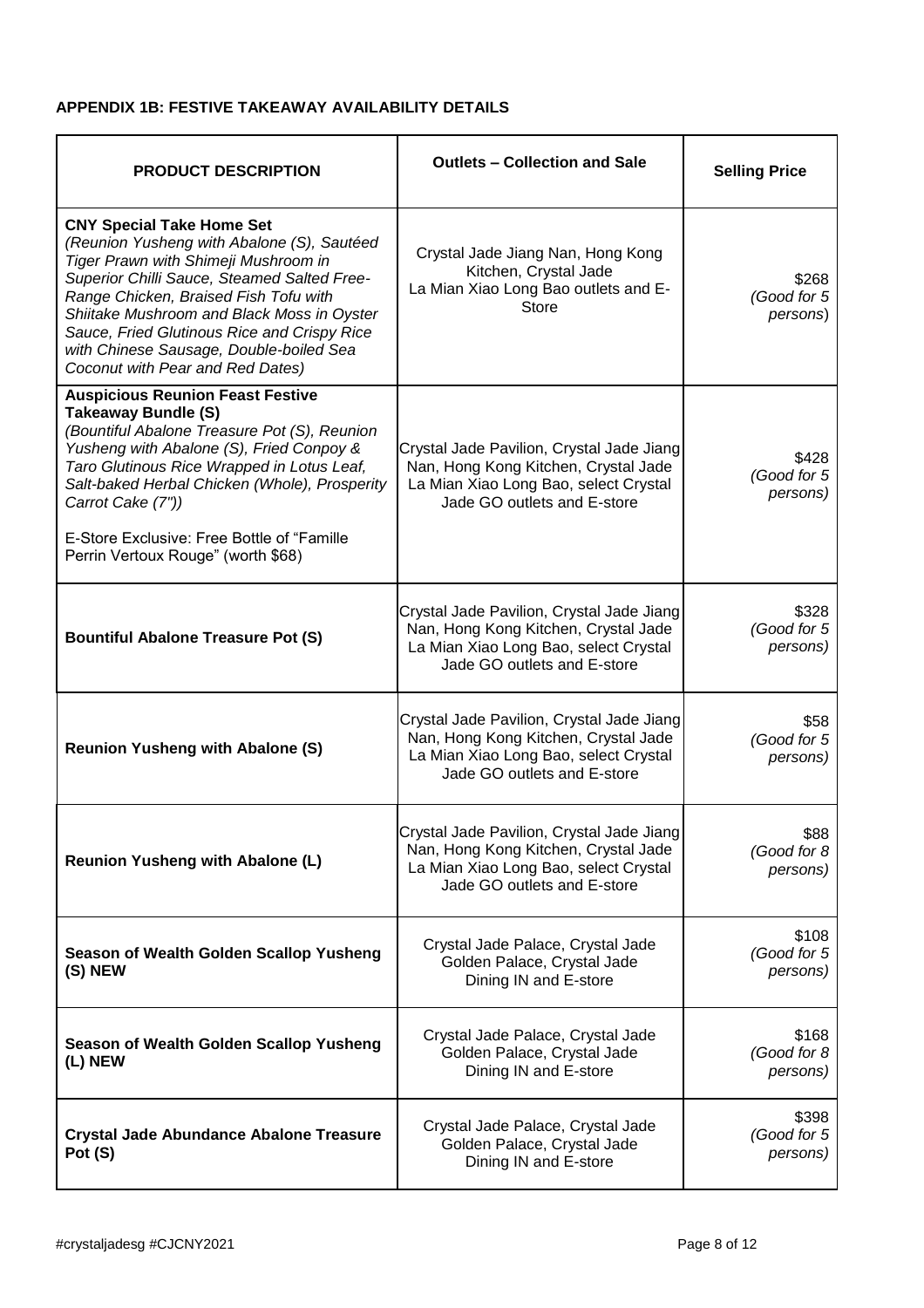| <b>Fried Conpoy &amp; Taro Glutinous Rice</b><br>wrapped in Lotus Leaf NEW | Crystal Jade Pavilion, Crystal Jade Jiang<br>Nan, Hong Kong Kitchen, Crystal Jade<br>La Mian Xiao Long Bao, select Crystal<br>Jade GO outlets and E-Store | \$26    |
|----------------------------------------------------------------------------|-----------------------------------------------------------------------------------------------------------------------------------------------------------|---------|
| <b>Roast Duck (Whole)</b>                                                  | Crystal Jade Jiang Nan, Crystal Jade<br>Hong Kong Kitchen, select Crystal Jade<br>La Mian Xiao Long Bao outlets and E-<br>store                           | \$58.80 |
| <b>Roast Duck (Half)</b>                                                   | Crystal Jade Jiang Nan, Crystal Jade<br>Hong Kong Kitchen, select Crystal Jade<br>La Mian Xiao Long Bao outlets and E-<br>store                           | \$35.80 |
| Soya Sauce Chicken (Whole)                                                 | Crystal Jade Jiang Nan, Crystal Jade<br>Hong Kong Kitchen, select Crystal Jade<br>La Mian Xiao Long Bao outlets and E-<br>store                           | \$38.80 |
| Soya Sauce Chicken (Half)                                                  | Crystal Jade Jiang Nan, Crystal Jade<br>Hong Kong Kitchen, select Crystal Jade<br>La Mian Xiao Long Bao outlets and E-<br>store                           | \$24.80 |
| <b>Crispy Chicken (Whole)</b>                                              | Crystal Jade Jiang Nan, Crystal Jade<br>Hong Kong Kitchen, select Crystal Jade<br>La Mian Xiao Long Bao outlets and E-<br>store                           | \$38.80 |
| <b>Crispy Chicken (Half)</b>                                               | Crystal Jade Jiang Nan, Crystal Jade<br>Hong Kong Kitchen, select Crystal Jade<br>La Mian Xiao Long Bao outlets and E-<br>store                           | \$24.80 |
| Salt-baked Herbal Chicken (Whole)                                          | Crystal Jade Jiang Nan, Crystal Jade<br>Hong Kong Kitchen, select Crystal Jade<br>La Mian Xiao Long Bao outlets and E-<br>store                           | \$38    |
| <b>Suckling Pig (Whole)</b>                                                | Crystal Jade Jiang Nan, Crystal Jade<br>Hong Kong Kitchen, select Crystal Jade<br>La Mian Xiao Long Bao outlets and E-<br>store                           | \$328   |
| Crystal Jade Signature Pork Belly (300g)                                   | Crystal Jade Jiang Nan, Crystal Jade<br>Hong Kong Kitchen, select Crystal Jade<br>La Mian Xiao Long Bao outlets and E-<br>store                           | \$30.80 |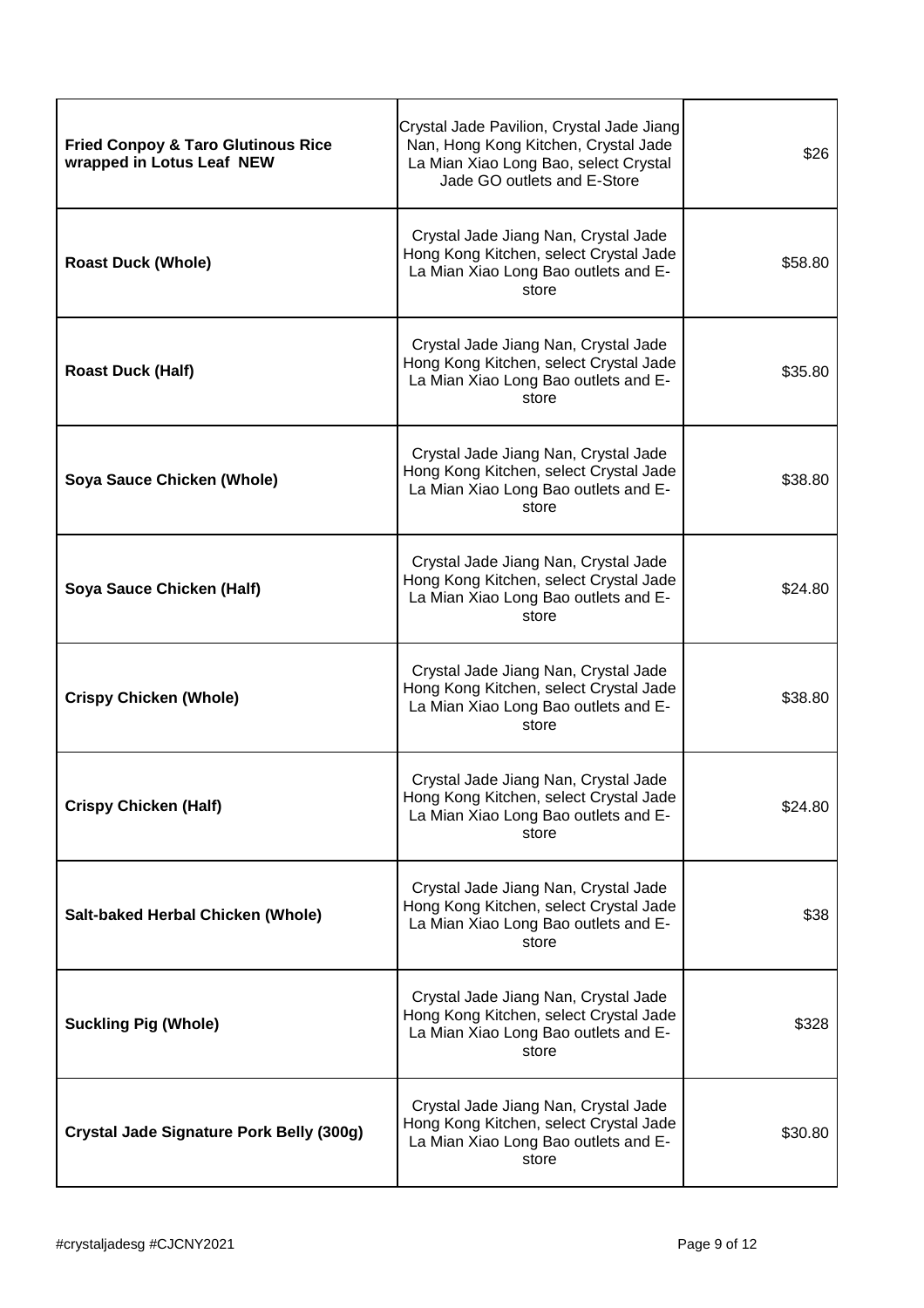| <b>Crispy Roasted Pork Belly (300g)</b>                                                                                                                                                                           | Crystal Jade Jiang Nan, Crystal Jade<br>Hong Kong Kitchen, select Crystal Jade<br>La Mian Xiao Long Bao outlets and E-<br>store | \$30.80 |
|-------------------------------------------------------------------------------------------------------------------------------------------------------------------------------------------------------------------|---------------------------------------------------------------------------------------------------------------------------------|---------|
| Roasted Honey BBQ Pork (300g)                                                                                                                                                                                     | Crystal Jade Jiang Nan, Crystal Jade<br>Hong Kong Kitchen, select Crystal Jade<br>La Mian Xiao Long Bao outlets and E-<br>store | \$23.80 |
| <b>Bolo Pineapple Tart (420g)</b>                                                                                                                                                                                 | All outlets                                                                                                                     | \$25    |
| Golden Pumpkin Red Date Sponge Cake<br>(7") NEW                                                                                                                                                                   | All outlets                                                                                                                     | \$22    |
| <b>Prosperity Carrot Cake (7")</b>                                                                                                                                                                                | All outlets                                                                                                                     | \$26    |
| Abundance Yam Cake (7")                                                                                                                                                                                           | All outlets                                                                                                                     | \$26    |
| <b>Fortune Glutinous Rice Cake (7")</b>                                                                                                                                                                           | All outlets                                                                                                                     | \$20    |
| Lychee Rose Crystal Jelly (7")<br>NEW                                                                                                                                                                             | All outlets                                                                                                                     | \$20    |
| <b>Eternal Bliss Platter</b><br>(5" Festive Cakes - Prosperity carrot cake,<br>Abundance yam cake, Fortune glutinous<br>rice cake, Golden Pumpkin with Red Dates<br>sponge cake and Lychee Rose Crystal<br>Jelly) | All outlets                                                                                                                     | \$56    |
| <b>Braised Abalone in Scallop &amp; Oyster Sauce</b><br>$(2$ -head)                                                                                                                                               | All outlets                                                                                                                     | \$88    |
| <b>Braised Abalone in Scallop &amp; Oyster Sauce</b><br>$(4$ -head)                                                                                                                                               | All outlets                                                                                                                     | \$68    |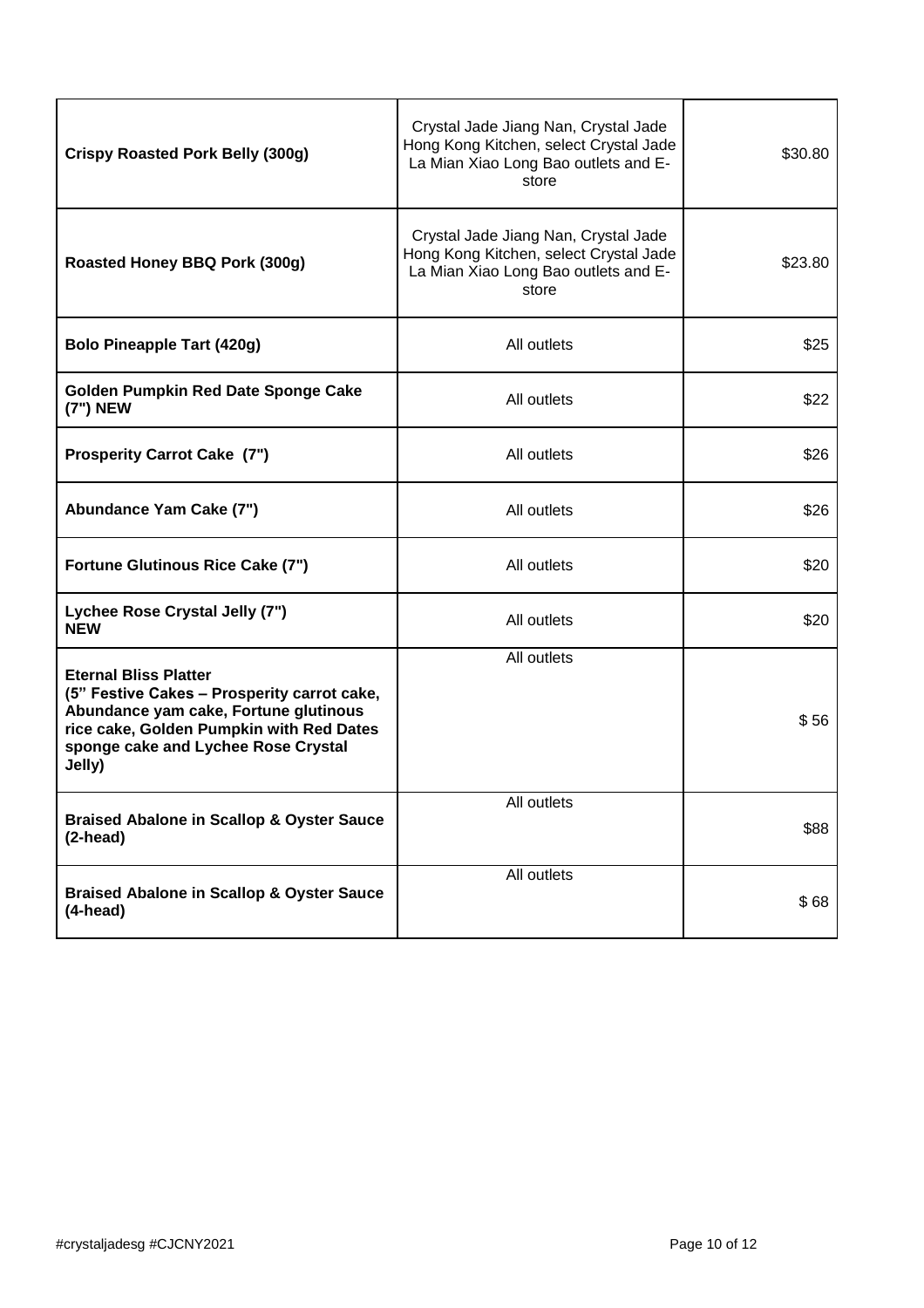### **APPENDIX 1C: PARTICIPATING OUTLETS LISTING**

| <b>Concept</b> | <b>Outlets</b>                        | <b>Address</b>                                  | <b>Tel</b>                                                            |
|----------------|---------------------------------------|-------------------------------------------------|-----------------------------------------------------------------------|
| Fine Dining    | <b>Crystal Jade Palace</b>            | Takashimaya S.C. #04-19                         | 6735 2388                                                             |
|                | Crystal Jade Golden Palace            | Paragon #05-22                                  | 6734 6866                                                             |
|                | Crystal Jade Dining IN                | VivoCity #01-112                                | 6278 5626                                                             |
|                | <b>Crystal Jade Pavilion</b>          | Crowne Plaza Changi Airport<br>#01-02           | 6214 9501                                                             |
|                | Crystal Jade Jiang Nan                | VivoCity #01-52                                 | 6221 1830                                                             |
|                |                                       | Tampines Mall #B1-11                            | 6788 0633                                                             |
|                |                                       | Great World #03-127                             | 6738 2911                                                             |
|                | Crystal Jade Hong Kong Kitchen        | Holland Village, No.2 Lor<br>Mambong            | 6469 0300                                                             |
|                |                                       | Takashimaya S.C. #B2-38                         | 6238 1411                                                             |
|                |                                       | The Clementi Mall #03-54                        | 6659 9215                                                             |
|                |                                       | Causeway Point #05-10                           | 6891 1779                                                             |
|                |                                       | Westgate #04-42                                 | 6465 9822                                                             |
| Casual Dining  |                                       | Suntec City #B1-112                             | 6884 5172                                                             |
|                | Crystal Jade<br>La Mian Xiao Long Bao | Jurong Point 2 #03-96                           | 6790 2212                                                             |
|                |                                       | <b>Holland Avenue 241</b>                       | 6463 0968                                                             |
|                |                                       | Blk 470, Toa Payoh #01-70                       | 6250 2301                                                             |
|                |                                       | Bugis Junction #B1-04A                          | 6339 6902                                                             |
|                |                                       | Takashimaya S.C. #B2-36A                        | 6733 3229                                                             |
|                |                                       | T1 Departure/ Transit Lounge<br>East #03-54     | 6542 3158<br>*CNY set and takeaway<br>items are not available<br>here |
| Quick-service  | Crystal Jade GO                       | Blk 681 Punggol Drive, Oasis<br>Terraces #02-36 | 6244 8490                                                             |
|                |                                       | United Square #01-02                            | 6253 1861                                                             |
|                |                                       | Funan Mall #02-34                               | 6970 9545                                                             |